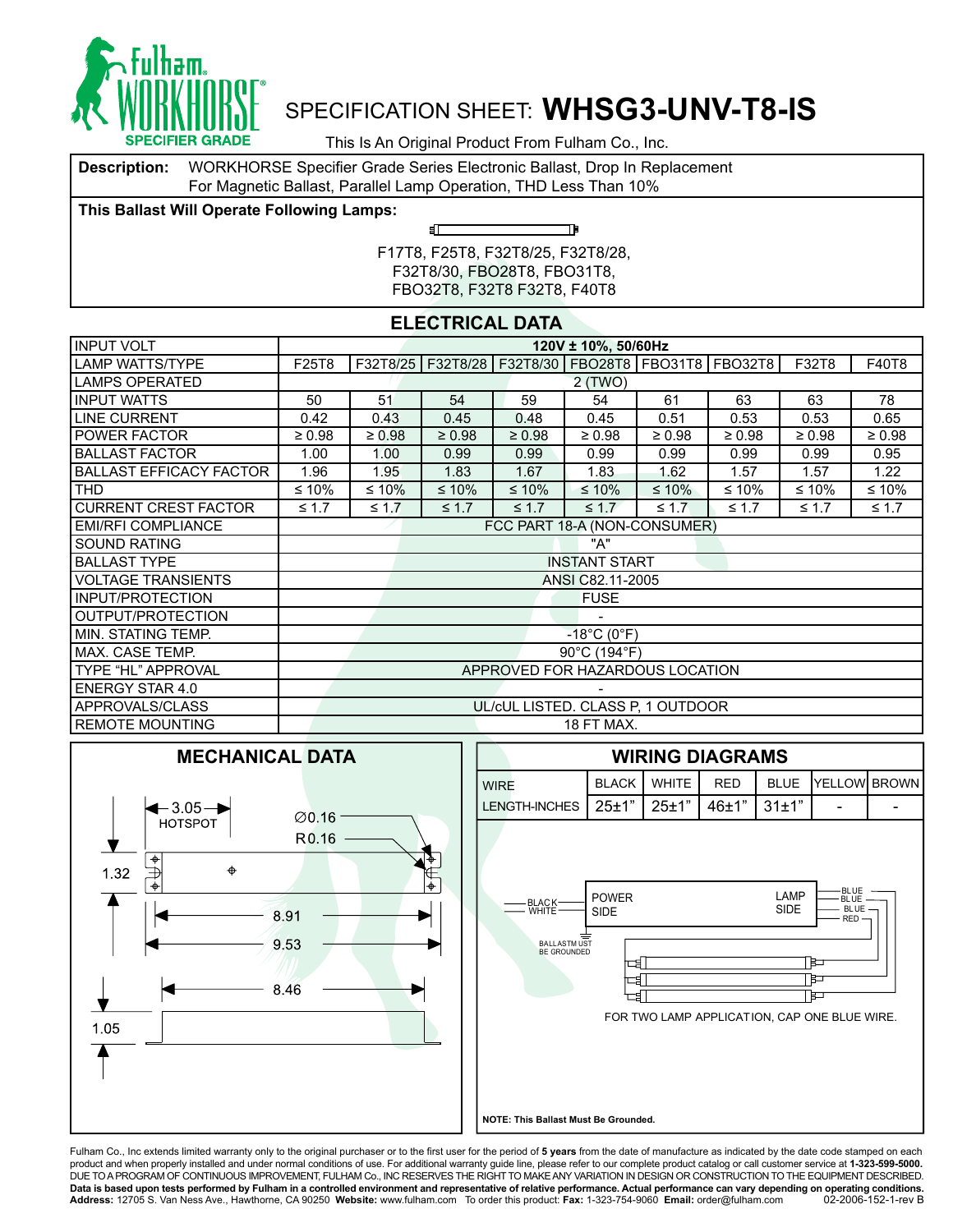

This Is An Original Product From Fulham Co., Inc.

**Description:** WORKHORSE Specifier Grade Series Electronic Ballast, Drop In Replacement For Magnetic Ballast, Parallel Lamp Operation, THD Less Than 10%

சி⊏

**This Ballast Will Operate Following Lamps:**

TÞ

F17T8, F25T8, F32T8/25, F32T8/28, F32T8/30, FBO28T8, FBO31T8, FBO32T8, F32T8 F32T8, F40T8

#### **ELECTRICAL DATA**

| <b>INPUT VOLT</b>              | 120V ± 10%, 50/60Hz          |             |             |             |                                                              |             |             |             |             |  |  |  |
|--------------------------------|------------------------------|-------------|-------------|-------------|--------------------------------------------------------------|-------------|-------------|-------------|-------------|--|--|--|
| LAMP WATTS/TYPE                | F17T8                        | F25T8       |             |             | F32T8/25   F32T8/28   F32T8/30   FBO28T8   FBO31T8   FBO32T8 |             |             |             | F32T8       |  |  |  |
| <b>LAMPS OPERATED</b>          | 3 (THREE)                    |             |             |             |                                                              |             |             |             |             |  |  |  |
| <b>INPUT WATTS</b>             | 45                           | 68          | 68          | 72          | 79                                                           | 72          | 80          | 85          | 85          |  |  |  |
| <b>LINE CURRENT</b>            | 0.38                         | 0.56        | 0.56        | 0.60        | 0.65                                                         | 0.60        | 0.67        | 0.71        | 0.71        |  |  |  |
| I POWER FACTOR                 | $\geq 0.98$                  | $\geq 0.98$ | $\geq 0.98$ | $\geq 0.98$ | $\geq 0.98$                                                  | $\geq 0.98$ | $\geq 0.98$ | $\geq 0.98$ | $\geq 0.98$ |  |  |  |
| <b>BALLAST FACTOR</b>          | 0.92                         | 0.90        | 0.90        | 0.88        | 0.88                                                         | 0.88        | 0.88        | 0.88        | 0.88        |  |  |  |
| <b>BALLAST EFFICACY FACTOR</b> | 2.04                         | 1.32        | 1.32        | 1.22        | 1.11                                                         | 1.22        | 1.10        | 1.04        | 1.04        |  |  |  |
| <b>THD</b>                     | ≤ 10%                        | ≤ 10%       | $≤ 10%$     | $≤ 10%$     | $≤ 10%$                                                      | $≤ 10\%$    | $≤ 10%$     | ≤ 10%       | ≤ 10%       |  |  |  |
| <b>CURRENT CREST FACTOR</b>    | $\leq 1.7$                   | $\leq 1.7$  | $\leq 1.7$  | $\leq 1.7$  | $\leq 1.7$                                                   | $\leq 1.7$  | $\leq 1.7$  | $\leq 1.7$  | $\leq 1.7$  |  |  |  |
| <b>EMI/RFI COMPLIANCE</b>      | FCC PART 18-A (NON-CONSUMER) |             |             |             |                                                              |             |             |             |             |  |  |  |
| I SOUND RATING                 |                              |             |             |             | "A"                                                          |             |             |             |             |  |  |  |
| <b>BALLAST TYPE</b>            |                              |             |             |             | <b>INSTANT START</b>                                         |             |             |             |             |  |  |  |
| I VOLTAGE TRANSIENTS           |                              |             |             |             | ANSI C82.11-2005                                             |             |             |             |             |  |  |  |
| <b>INPUT/PROTECTION</b>        |                              |             |             |             | <b>FUSE</b>                                                  |             |             |             |             |  |  |  |
| OUTPUT/PROTECTION              |                              |             |             |             |                                                              |             |             |             |             |  |  |  |
| MIN. STATING TEMP.             |                              |             |             |             | $-18^{\circ}$ C (0 $^{\circ}$ F)                             |             |             |             |             |  |  |  |
| I MAX. CASE TEMP.              |                              |             |             |             | 90°C (194°F)                                                 |             |             |             |             |  |  |  |
| TYPE "HL" APPROVAL             |                              |             |             |             | APPROVED FOR HAZARDOUS LOCATION                              |             |             |             |             |  |  |  |
| <b>ENERGY STAR 4.0</b>         |                              |             |             |             |                                                              |             |             |             |             |  |  |  |
| APPROVALS/CLASS                |                              |             |             |             | UL/cUL LISTED. CLASS P, 1 OUTDOOR                            |             |             |             |             |  |  |  |
| <b>IREMOTE MOUNTING</b>        |                              |             |             |             | 18 FT MAX.                                                   |             |             |             |             |  |  |  |





**NOTE: This Ballast Must Be Grounded.** 

Fulham Co., Inc extends limited warranty only to the original purchaser or to the first user for the period of 5 years from the date of manufacture as indicated by the date code stamped on each product and when properly installed and under normal conditions of use. For additional warranty guide line, please refer to our complete product catalog or call customer service at **1-323-599-5000.**<br>DUE TO A PROGRAM OF CON **Data is based upon tests performed by Fulham in a controlled environment and representative of relative performance. Actual performance can vary depending on operating conditions.** Address: 12705 S. Van Ness Ave., Hawthorne, CA 90250 Website: www.fulham.com To order this product: Fax: 1-323-754-9060 Email: order@fulham.com 02-2006-152-2-rev B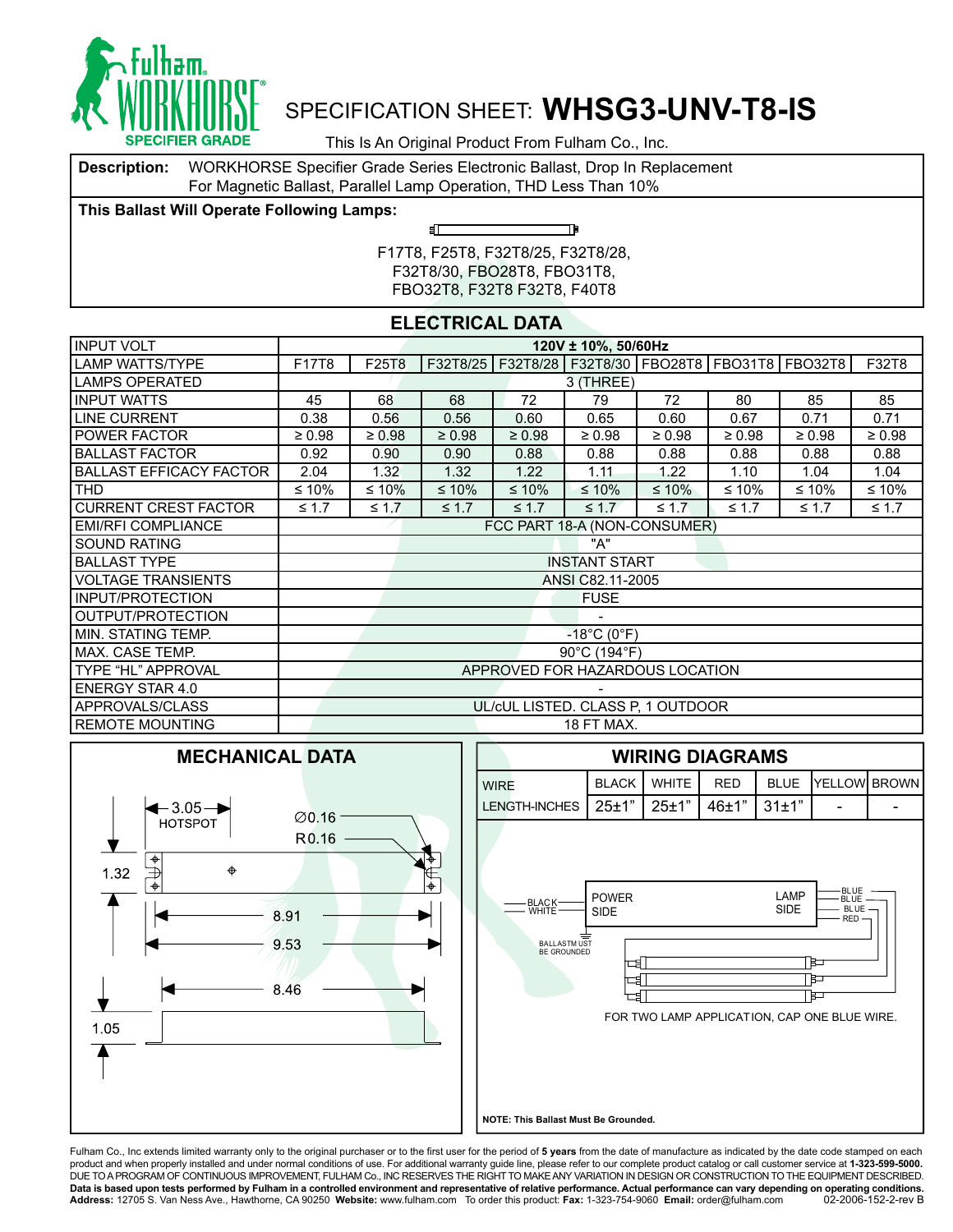

This Is An Original Product From Fulham Co., Inc.

**Description:** WORKHORSE Specifier Grade Series Electronic Ballast, Drop In Replacement For Magnetic Ballast, Parallel Lamp Operation, THD Less Than 10%

ள

**This Ballast Will Operate Following Lamps:**

TÞ

F17T8, F25T8, F32T8/25, F32T8/28, F32T8/30, FBO28T8, FBO31T8, FBO32T8, F32T8 F32T8, F40T8

### **ELECTRICAL DATA**

| <b>INPUT VOLT</b>              |                              |             |             |             | 230V ± 10%, 50/60Hz              |                                   |                                                              |             |             |  |
|--------------------------------|------------------------------|-------------|-------------|-------------|----------------------------------|-----------------------------------|--------------------------------------------------------------|-------------|-------------|--|
| <b>LAMP WATTS/TYPE</b>         | F25T8                        |             |             |             |                                  |                                   | F32T8/25   F32T8/28   F32T8/30   FBO28T8   FBO31T8   FBO32T8 | F32T8       | F40T8       |  |
| LAMPS OPERATED                 |                              | 2(TWO)      |             |             |                                  |                                   |                                                              |             |             |  |
| <b>INPUT WATTS</b>             | 50                           | 51          | 53          | 58          | 53                               | 60                                | 63                                                           | 63          | 77          |  |
| <b>LINE CURRENT</b>            | 0.23                         | 0.23        | 0.24        | 0.26        | 0.24                             | 0.27                              | 0.28                                                         | 0.28        | 0.35        |  |
| <b>I POWER FACTOR</b>          | $\geq 0.96$                  | $\geq 0.97$ | $\geq 0.97$ | $\geq 0.97$ | $\geq 0.97$                      | $\geq 0.97$                       | $\geq 0.97$                                                  | $\geq 0.97$ | $\geq 0.97$ |  |
| <b>BALLAST FACTOR</b>          | 1.00                         | 1.00        | 0.99        | 0.99        | 0.99                             | 0.99                              | 0.99                                                         | 0.99        | 0.99        |  |
| <b>BALLAST EFFICACY FACTOR</b> | 1.96                         | 1.95        | 1.86        | 1.70        | 1.86                             | 1.65                              | 1.57                                                         | 1.57        | 1.23        |  |
| THD                            | ≤ 15%                        | ≤ 15%       | $≤ 15%$     | $≤ 15%$     | $\leq 15\%$                      | $≤ 15%$                           | ≤ 15%                                                        | ≤ 15%       | ≤ 15%       |  |
| <b>CURRENT CREST FACTOR</b>    | $\leq 1.7$                   | $\leq 1.7$  | $\leq 1.7$  | $\leq 1.7$  | $\leq 1.7$                       | $\leq 1.7$                        | $\leq 1.7$                                                   | $\leq 1.7$  | $\leq 1.7$  |  |
| <b>EMI/RFI COMPLIANCE</b>      | FCC PART 18-A (NON-CONSUMER) |             |             |             |                                  |                                   |                                                              |             |             |  |
| <b>SOUND RATING</b>            |                              |             |             |             | "A"                              |                                   |                                                              |             |             |  |
| <b>BALLAST TYPE</b>            |                              |             |             |             | <b>INSTANT START</b>             |                                   |                                                              |             |             |  |
| <b>VOLTAGE TRANSIENTS</b>      |                              |             |             |             | ANSI C82.11-2005                 |                                   |                                                              |             |             |  |
| <b>INPUT/PROTECTION</b>        |                              |             |             |             | <b>FUSE</b>                      |                                   |                                                              |             |             |  |
| OUTPUT/PROTECTION              |                              |             |             |             |                                  |                                   |                                                              |             |             |  |
| I MIN. STATING TEMP.           |                              |             |             |             | $-18^{\circ}$ C (0 $^{\circ}$ F) |                                   |                                                              |             |             |  |
| IMAX. CASE TEMP.               |                              |             |             |             | 90°C (194°F)                     |                                   |                                                              |             |             |  |
| TYPE "HL" APPROVAL             |                              |             |             |             |                                  | APPROVED FOR HAZARDOUS LOCATION   |                                                              |             |             |  |
| <b>ENERGY STAR 4.0</b>         |                              |             |             |             |                                  |                                   |                                                              |             |             |  |
| APPROVALS/CLASS                |                              |             |             |             |                                  | UL/cUL LISTED. CLASS P, 1 OUTDOOR |                                                              |             |             |  |
| <b>REMOTE MOUNTING</b>         |                              |             |             |             | 18 FT MAX.                       |                                   |                                                              |             |             |  |





**NOTE: This Ballast Must Be Grounded.** 

Fulham Co., Inc extends limited warranty only to the original purchaser or to the first user for the period of 5 years from the date of manufacture as indicated by the date code stamped on each product and when properly installed and under normal conditions of use. For additional warranty guide line, please refer to our complete product catalog or call customer service at **1-323-599-5000.**<br>DUE TO A PROGRAM OF CON **Data is based upon tests performed by Fulham in a controlled environment and representative of relative performance. Actual performance can vary depending on operating conditions.** Address: 12705 S. Van Ness Ave., Hawthorne, CA 90250 Website: www.fulham.com To order this product: Fax: 1-323-754-9060 Email: order@fulham.com 02-2006-152-3-rev B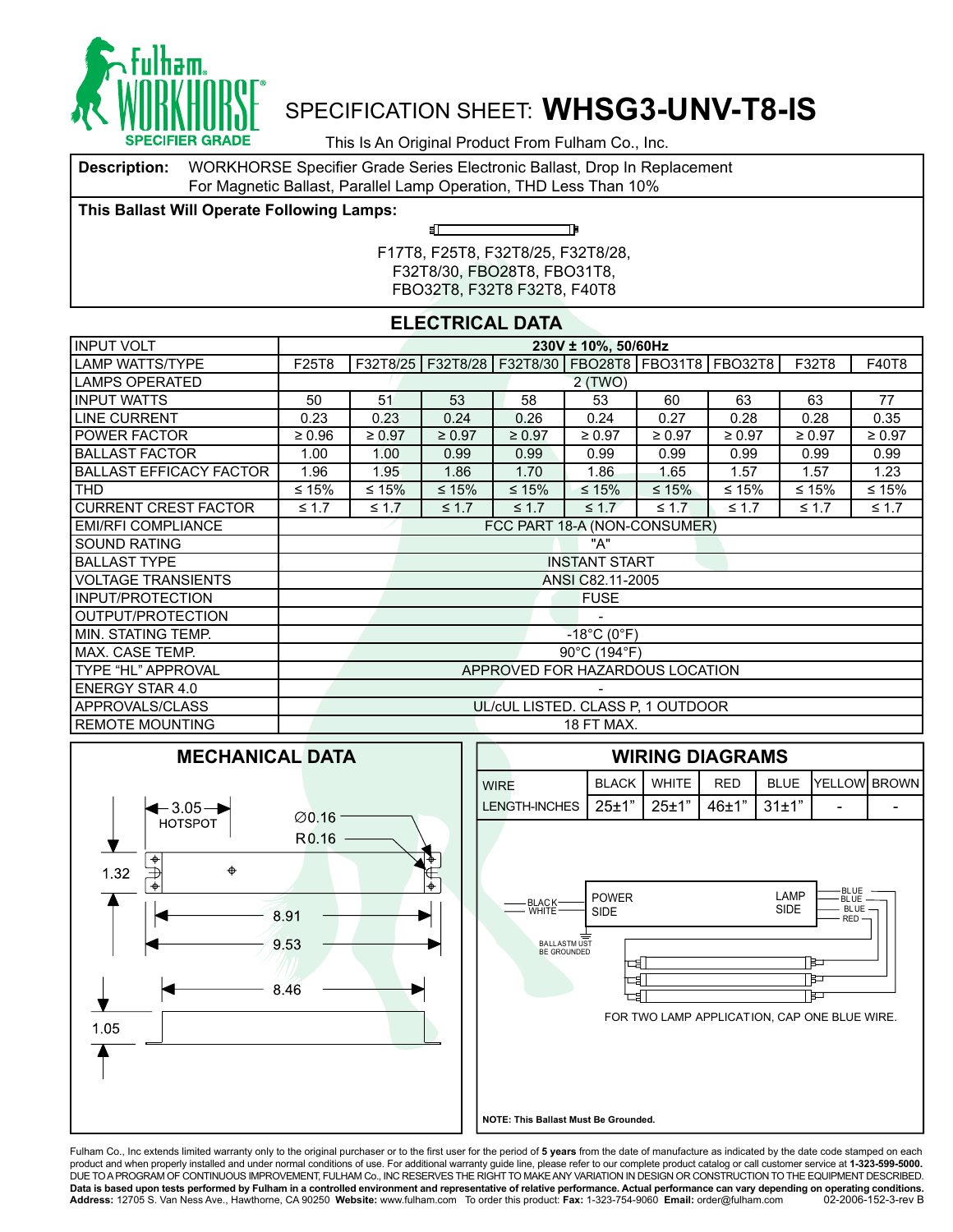

This Is An Original Product From Fulham Co., Inc.

**Description:** WORKHORSE Specifier Grade Series Electronic Ballast, Drop In Replacement For Magnetic Ballast, Parallel Lamp Operation, THD Less Than 10%

சி⊏

**This Ballast Will Operate Following Lamps:**

TÞ

F17T8, F25T8, F32T8/25, F32T8/28, F32T8/30, FBO28T8, FBO31T8, FBO32T8, F32T8 F32T8, F40T8

#### **ELECTRICAL DATA**

| <b>INPUT VOLT</b>              | 230V ± 10%, 50/60Hz |                              |             |             |                                   |             |             |                                                              |             |  |  |  |
|--------------------------------|---------------------|------------------------------|-------------|-------------|-----------------------------------|-------------|-------------|--------------------------------------------------------------|-------------|--|--|--|
| <b>LAMP WATTS/TYPE</b>         | F17T8               | F25T8                        |             |             |                                   |             |             | F32T8/25   F32T8/28   F32T8/30   FBO28T8   FBO31T8   FBO32T8 | F32T8       |  |  |  |
| LAMPS OPERATED                 | 3 (THREE)           |                              |             |             |                                   |             |             |                                                              |             |  |  |  |
| <b>INPUT WATTS</b>             | 45                  | 66                           | 68          | 70          | 77                                | 70          | 79          | 83                                                           | 83          |  |  |  |
| <b>LINE CURRENT</b>            | 0.20                | 0.30                         | 0.30        | 0.31        | 0.34                              | 0.31        | 0.35        | 0.37                                                         | 0.37        |  |  |  |
| <b>POWER FACTOR</b>            | $\geq 0.96$         | $\geq 0.97$                  | $\geq 0.97$ | $\geq 0.98$ | $\geq 0.98$                       | $\geq 0.98$ | $\geq 0.98$ | $\geq 0.98$                                                  | $\geq 0.98$ |  |  |  |
| <b>BALLAST FACTOR</b>          | 0.92                | 0.90                         | 0.90        | 0.88        | 0.88                              | 0.88        | 0.88        | 0.88                                                         | 0.88        |  |  |  |
| <b>BALLAST EFFICACY FACTOR</b> | 2.04                | 1.38                         | 1.32        | 1.25        | 1.14                              | 1.25        | 1.11        | 1.06                                                         | 1.06        |  |  |  |
| <b>THD</b>                     | ≤ 15%               | ≤ 15%                        | $≤ 15%$     | $≤ 15%$     | $≤ 15%$                           | $≤ 15%$     | ≤ 10%       | ≤ 10%                                                        | ≤ 10%       |  |  |  |
| <b>CURRENT CREST FACTOR</b>    | $\leq 1.7$          | $\leq 1.7$                   | $\leq 1.7$  | $\leq 1.7$  | $\leq 1.7$                        | $\leq 1.7$  | $\leq 1.7$  | $\leq 1.7$                                                   | $\leq 1.7$  |  |  |  |
| <b>EMI/RFI COMPLIANCE</b>      |                     | FCC PART 18-A (NON-CONSUMER) |             |             |                                   |             |             |                                                              |             |  |  |  |
| <b>SOUND RATING</b>            |                     |                              |             |             | "A"                               |             |             |                                                              |             |  |  |  |
| <b>BALLAST TYPE</b>            |                     |                              |             |             | <b>INSTANT START</b>              |             |             |                                                              |             |  |  |  |
| <b>VOLTAGE TRANSIENTS</b>      |                     |                              |             |             | ANSI C82.11-2005                  |             |             |                                                              |             |  |  |  |
| INPUT/PROTECTION               |                     |                              |             |             | <b>FUSE</b>                       |             |             |                                                              |             |  |  |  |
| OUTPUT/PROTECTION              |                     |                              |             |             |                                   |             |             |                                                              |             |  |  |  |
| I MIN. STATING TEMP.           |                     |                              |             |             | $-18^{\circ}$ C (0 $^{\circ}$ F)  |             |             |                                                              |             |  |  |  |
| IMAX. CASE TEMP.               |                     |                              |             |             | 90°C (194°F)                      |             |             |                                                              |             |  |  |  |
| TYPE "HL" APPROVAL             |                     |                              |             |             | APPROVED FOR HAZARDOUS LOCATION   |             |             |                                                              |             |  |  |  |
| <b>ENERGY STAR 4.0</b>         |                     |                              |             |             |                                   |             |             |                                                              |             |  |  |  |
| APPROVALS/CLASS                |                     |                              |             |             | UL/cUL LISTED. CLASS P, 1 OUTDOOR |             |             |                                                              |             |  |  |  |
| <b>REMOTE MOUNTING</b>         |                     |                              |             |             | 18 FT MAX.                        |             |             |                                                              |             |  |  |  |





**NOTE: This Ballast Must Be Grounded.** 

Fulham Co., Inc extends limited warranty only to the original purchaser or to the first user for the period of 5 years from the date of manufacture as indicated by the date code stamped on each product and when properly installed and under normal conditions of use. For additional warranty guide line, please refer to our complete product catalog or call customer service at **1-323-599-5000.**<br>DUE TO A PROGRAM OF CON **Data is based upon tests performed by Fulham in a controlled environment and representative of relative performance. Actual performance can vary depending on operating conditions.** Address: 12705 S. Van Ness Ave., Hawthorne, CA 90250 Website: www.fulham.com To order this product: Fax: 1-323-754-9060 Email: order@fulham.com 02-2006-152-4-rev B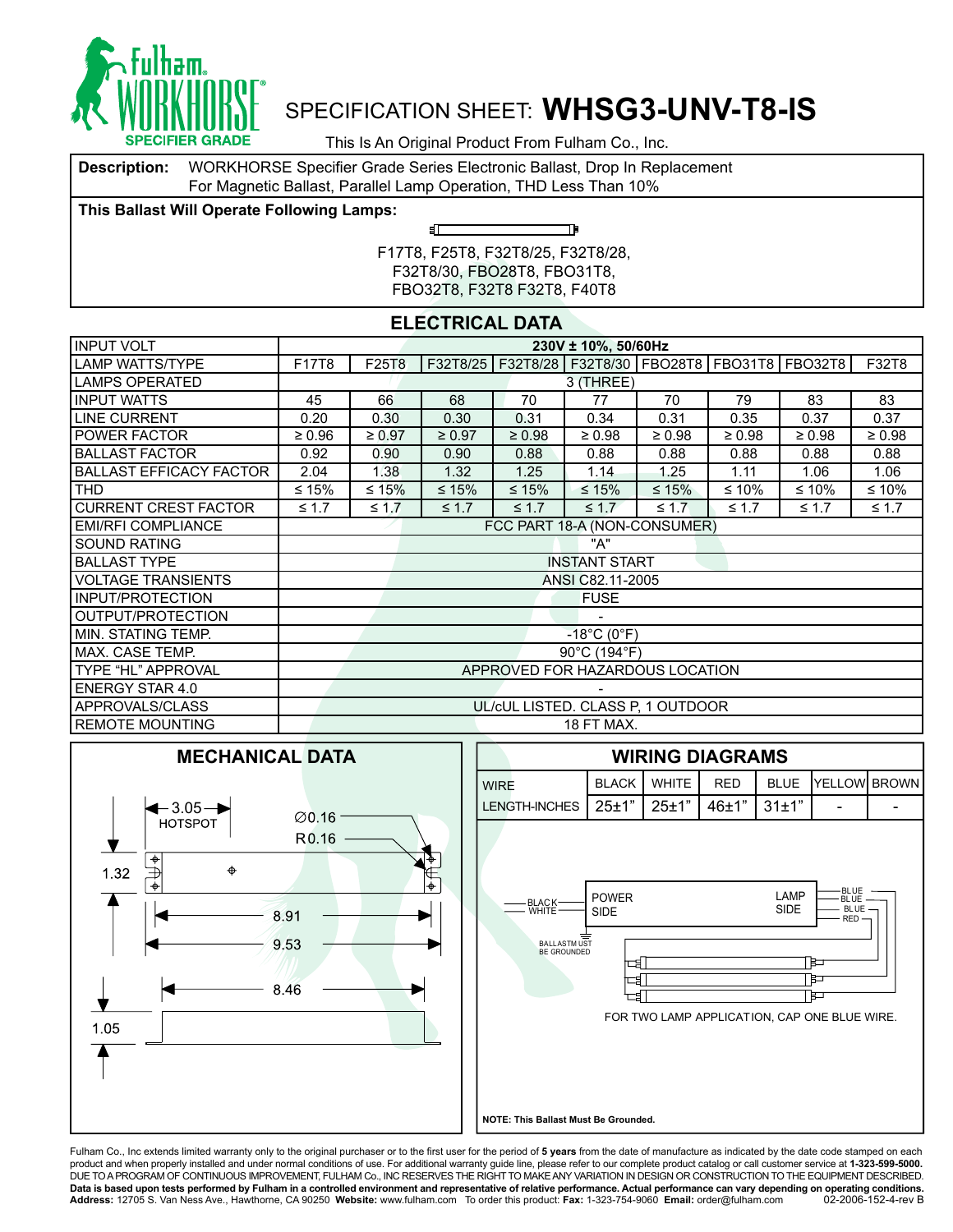

This Is An Original Product From Fulham Co., Inc.

**Description:** WORKHORSE Specifier Grade Series Electronic Ballast, Drop In Replacement For Magnetic Ballast, Parallel Lamp Operation, THD Less Than 10%

ள

**This Ballast Will Operate Following Lamps:**

TÞ

F17T8, F25T8, F32T8/25, F32T8/28, F32T8/30, FBO28T8, FBO31T8, FBO32T8, F32T8 F32T8, F40T8

### **ELECTRICAL DATA**

| <b>INPUT VOLT</b>              |                              |             |             |             | 277V ± 10%, 50/60Hz              |                                   |                                                              |             |             |  |
|--------------------------------|------------------------------|-------------|-------------|-------------|----------------------------------|-----------------------------------|--------------------------------------------------------------|-------------|-------------|--|
| <b>LAMP WATTS/TYPE</b>         | F25T8                        |             |             |             |                                  |                                   | F32T8/25   F32T8/28   F32T8/30   FBO28T8   FBO31T8   FBO32T8 | F32T8       | F40T8       |  |
| LAMPS OPERATED                 |                              | 2(TWO)      |             |             |                                  |                                   |                                                              |             |             |  |
| <b>INPUT WATTS</b>             | 50                           | 51          | 53          | 58          | 53                               | 60                                | 63                                                           | 63          | 77          |  |
| <b>LINE CURRENT</b>            | 0.18                         | 0.19        | 0.20        | 0.21        | 0.20                             | 0.22                              | 0.24                                                         | 0.24        | 0.29        |  |
| <b>I POWER FACTOR</b>          | $\geq 0.96$                  | $\geq 0.97$ | $\geq 0.97$ | $\geq 0.97$ | $\geq 0.97$                      | $\geq 0.97$                       | $\geq 0.97$                                                  | $\geq 0.97$ | $\geq 0.97$ |  |
| <b>BALLAST FACTOR</b>          | 1.00                         | 1.00        | 0.99        | 0.99        | 0.99                             | 0.99                              | 0.99                                                         | 0.99        | 0.99        |  |
| <b>BALLAST EFFICACY FACTOR</b> | 1.96                         | 1.95        | 1.86        | 1.70        | 1.86                             | 1.65                              | 1.57                                                         | 1.57        | 1.23        |  |
| THD                            | ≤ 15%                        | ≤ 15%       | $≤ 15%$     | $≤ 15%$     | $\leq 15\%$                      | $≤ 15%$                           | ≤ 15%                                                        | ≤ 15%       | ≤ 15%       |  |
| <b>CURRENT CREST FACTOR</b>    | $\leq 1.7$                   | $\leq 1.7$  | $\leq 1.7$  | $\leq 1.7$  | $\leq 1.7$                       | $\leq 1.7$                        | $\leq 1.7$                                                   | $\leq 1.7$  | $\leq 1.7$  |  |
| <b>EMI/RFI COMPLIANCE</b>      | FCC PART 18-A (NON-CONSUMER) |             |             |             |                                  |                                   |                                                              |             |             |  |
| <b>SOUND RATING</b>            |                              |             |             |             | "A"                              |                                   |                                                              |             |             |  |
| <b>BALLAST TYPE</b>            |                              |             |             |             | <b>INSTANT START</b>             |                                   |                                                              |             |             |  |
| <b>VOLTAGE TRANSIENTS</b>      |                              |             |             |             | ANSI C82.11-2005                 |                                   |                                                              |             |             |  |
| <b>INPUT/PROTECTION</b>        |                              |             |             |             | <b>FUSE</b>                      |                                   |                                                              |             |             |  |
| OUTPUT/PROTECTION              |                              |             |             |             |                                  |                                   |                                                              |             |             |  |
| I MIN. STATING TEMP.           |                              |             |             |             | $-18^{\circ}$ C (0 $^{\circ}$ F) |                                   |                                                              |             |             |  |
| IMAX. CASE TEMP.               |                              |             |             |             | 90°C (194°F)                     |                                   |                                                              |             |             |  |
| TYPE "HL" APPROVAL             |                              |             |             |             |                                  | APPROVED FOR HAZARDOUS LOCATION   |                                                              |             |             |  |
| <b>ENERGY STAR 4.0</b>         |                              |             |             |             |                                  |                                   |                                                              |             |             |  |
| APPROVALS/CLASS                |                              |             |             |             |                                  | UL/cUL LISTED. CLASS P, 1 OUTDOOR |                                                              |             |             |  |
| <b>REMOTE MOUNTING</b>         |                              |             |             |             | 18 FT MAX.                       |                                   |                                                              |             |             |  |





**NOTE: This Ballast Must Be Grounded.** 

Fulham Co., Inc extends limited warranty only to the original purchaser or to the first user for the period of 5 years from the date of manufacture as indicated by the date code stamped on each product and when properly installed and under normal conditions of use. For additional warranty guide line, please refer to our complete product catalog or call customer service at **1-323-599-5000.**<br>DUE TO A PROGRAM OF CON **Data is based upon tests performed by Fulham in a controlled environment and representative of relative performance. Actual performance can vary depending on operating conditions.** Address: 12705 S. Van Ness Ave., Hawthorne, CA 90250 Website: www.fulham.com To order this product: Fax: 1-323-754-9060 Email: order@fulham.com 02-2006-152-5-rev B